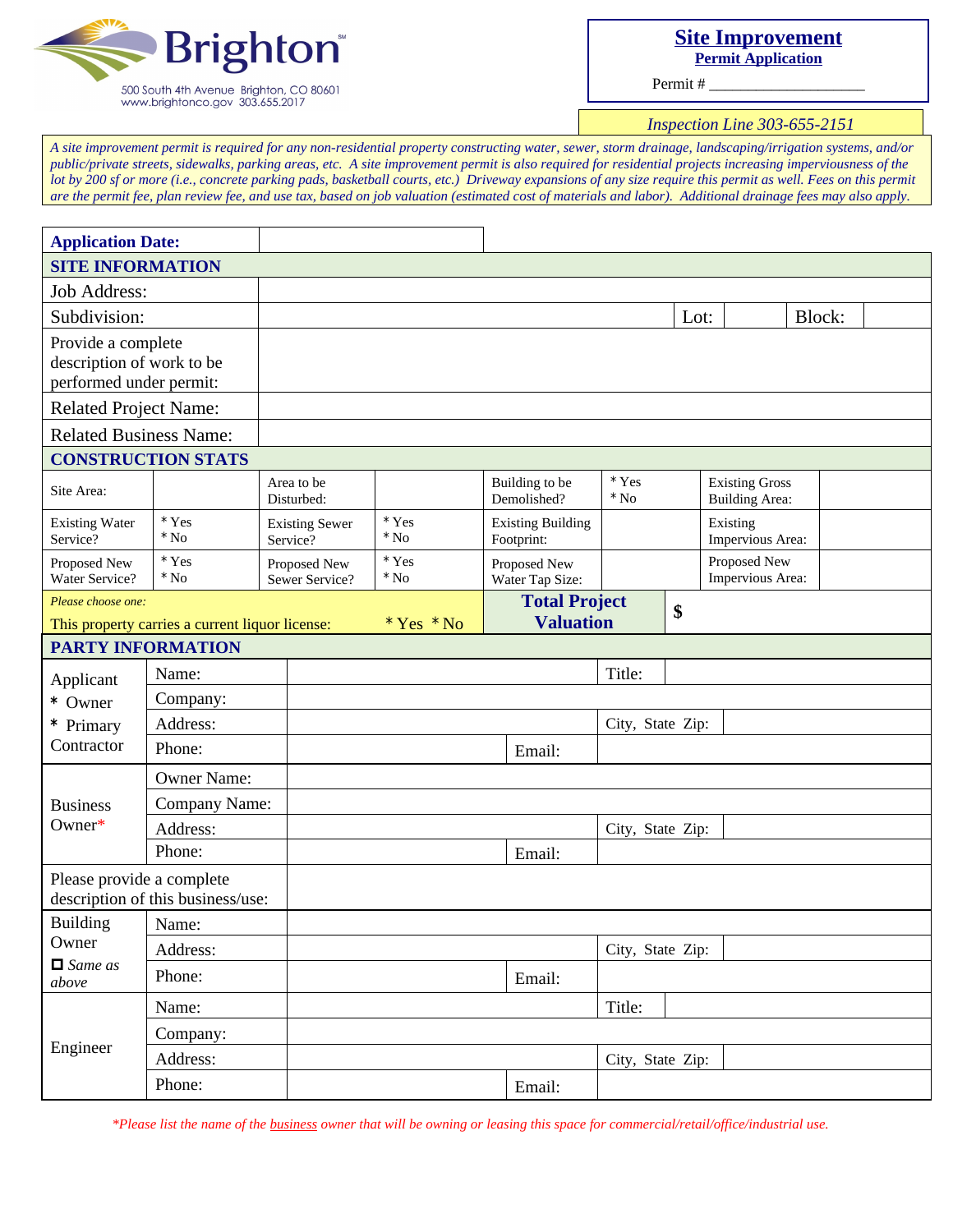|                                          | <b>SUBMITTAL REQUIREMENTS</b> All items must be included with application unless identified as "not applicable" by staff. If approved on-site civil drawings<br>are on file with the Planning Division under the Development Review Committee (DRC) land entitlement process, no additional plans will be required at application. |
|------------------------------------------|------------------------------------------------------------------------------------------------------------------------------------------------------------------------------------------------------------------------------------------------------------------------------------------------------------------------------------|
| Always required [                        | Materials Submittal – spec sheets for all infrastructure materials (one digital copy required)                                                                                                                                                                                                                                     |
|                                          | Construction cost estimate including material and labor breakdown<br>$\star$                                                                                                                                                                                                                                                       |
| $\star$ n/a per $\overline{\phantom{a}}$ | On-site civil plans previously approved under referenced project name above; OR,                                                                                                                                                                                                                                                   |
| $*$ n/a per                              | $*$ Two copies of site plan $(11" X 17"$ drawn to scale)                                                                                                                                                                                                                                                                           |
| $*$ n/a per                              | $*$ Two copies of grading plan $(11" X 17"$ drawn to scale)                                                                                                                                                                                                                                                                        |
| $*$ n/a per $\_\_$                       | $*$ Two copies of drainage plan $(11" X 17"$ drawn to scale)                                                                                                                                                                                                                                                                       |
|                                          | ESC Permit application with required submittal information attached (if applicable)                                                                                                                                                                                                                                                |

## **CONTRACTOR INFORMATION –** *Electric and plumbing sub-contractors are required to be listed on and license for any related new or repair/replace construction if the Primary Contractor is not a master electrician/plumber and the required scope of work includes electric and plumbing work. Please request an additional record sheet if you choose to list more sub-contractors on this permit – each additional sub listed will be required to license and certify with the City of Brighton.*

|                                                  |          | $\sim$ $\sim$ | $\sim$ $\sim$ $\sim$ |                  |  |
|--------------------------------------------------|----------|---------------|----------------------|------------------|--|
| Primary<br>Contractor<br>$\Box$ Same as<br>above | Name:    |               |                      | Title:           |  |
|                                                  | Company: |               |                      |                  |  |
|                                                  | Address: |               |                      | City, State Zip: |  |
|                                                  | Phone:   |               | Email:               |                  |  |
| Electrical<br>Contractor                         | Name:    |               |                      | Title:           |  |
|                                                  | Company: |               |                      | Phone:           |  |
| Plumbing<br>Contractor                           | Name:    |               |                      | Title:           |  |
|                                                  | Company: |               |                      | Phone:           |  |

## **As the applicant of record, I agree to the following statements by placing my initials in each corresponding box:**

| As the applicant of record, I agree to the following statements by placing my <u>initials</u> in each corresponding box;             |
|--------------------------------------------------------------------------------------------------------------------------------------|
| I understand that site liability lies with the primary contractor.                                                                   |
| This permit will become invalid if there is no inspection activity within a 6-month period.                                          |
| I will comply with provisions of laws and ordinances governing this work whether specified herein or not.                            |
| Permits issued in error or based on incorrect information shall be invalid.                                                          |
| I agree to call all inspections through the automated inspection line or via E-Services prior to 4:00 p.m. for next day inspections. |
| Permit fees charged shall be those in effect at the time of permit issuance.                                                         |
|                                                                                                                                      |
| Utility locates are required before construction (48 hours before you dig, CALL COLORADO 811 for Utility Locates.)                   |
| I will maintain a 24" clearance around any meter pit lid at all times.                                                               |
| All water/sewer excavation shall be in conformance with City of Brighton specifications.                                             |
| A Site Improvement Permit (SIP) does not allow the installation of water meter. A separate Utility or New Construction permit        |
| will be required for new service tap meter.                                                                                          |
| If my construction site is greater than or equal to one acre, or is part of a larger common planned development, I will be required  |
| to hold, and have received the packet on Erosion and Sediment Control Permits. I am required to contact the Brighton Stormwater      |
| Coordinator for a pre-construction meeting before any land disturbance commences on this development site. A business card for       |
| the Brighton Stormwater Coordinator is available upon request.                                                                       |

By my signature affixed hereto, I certify that I have read and examined this application and know the same to be true and correct. I understand that the granting of a permit does not presume to give authority to violate or cancel any provisions of any state or local laws regulating construction or the performance of construction. The owner of this property has authorized permits for construction on this *property as requested on this permit application.*

X

*Signature of Applicant Title Date*